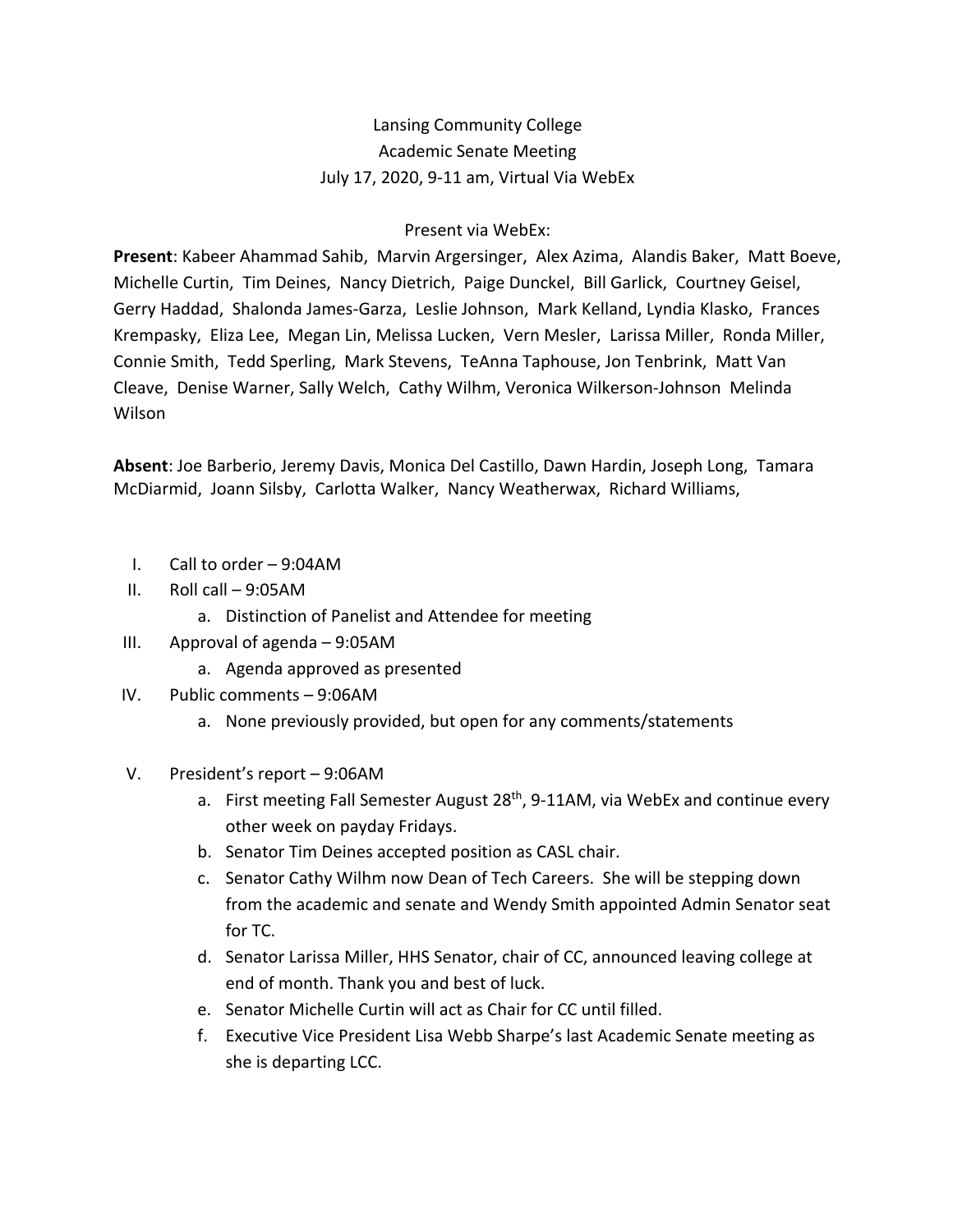g. Summer meeting to talk about time sensitive business and plan for next year. Announce intention for Academic Senate to become more actively involved in Embedded Academic Support. Convene a group of Senators, on pedagogy. BOT raised issues and will be taking up immediately in fall. Interest in participating, contact Michelle immediately.

## VI. Provost's report – 9:10AM

- a. No new information since May just kidding
- b. Thank you to all for your time and dedication to LCC and the students.
- c. Business Resumption planning, bring back to campus. Difficult to complete with such a large group. Build the plan figure how to put landing gear on then how to move to runway. The challenges of various aspects, i.e. hallway movement, use of washer/dryer for supplies. To facilitate, main committee, Business resumption ask force, 31 members, sub committees involved-CIMT, AS president, admin, library, learning commons, all involved. Second large group, Emergency Operation Center and ELT members, information from Monday's meeting, discuss, and make a decision. Planning of physical distancing, technology use. Business Resumption Review committee, 8 members-review safety plans.
- d. To date, approved all Safety Plans for paused courses and are running. Be able to complete paused courses before fall start. This group will begin working on fall Hybrid courses. Fall receives CARES monies, college and institution, purchased laptops that have jet packs with Wi-Fi capability and (700 to loan out in fall, possibility up to 900 if more come out of circulation). Use parking ramp for pickup and drop off. Parking lots are Wi-Fi-able. If anyone hears from students that are having technology issues, let Provost Welch or your Division Admin know.
- e. Fall semester will offer three (3) course offerings: traditional online, online real time, hybrid-hands on classes. Date of knowing to offer hybrid option is August 3<sup>rd</sup>, depends on numbers in pandemic.
- f. Started to think about spring planning, very preliminary discussions using the same three types of classes and possible mix in some face to face classes, 25% face to face possibility. Can change in next couple months
- g. International Students and financial aid issues: MI and 25 other states sued the government and since the order was rescinded. Government may do an executive order to have new students not allowed in financial aid.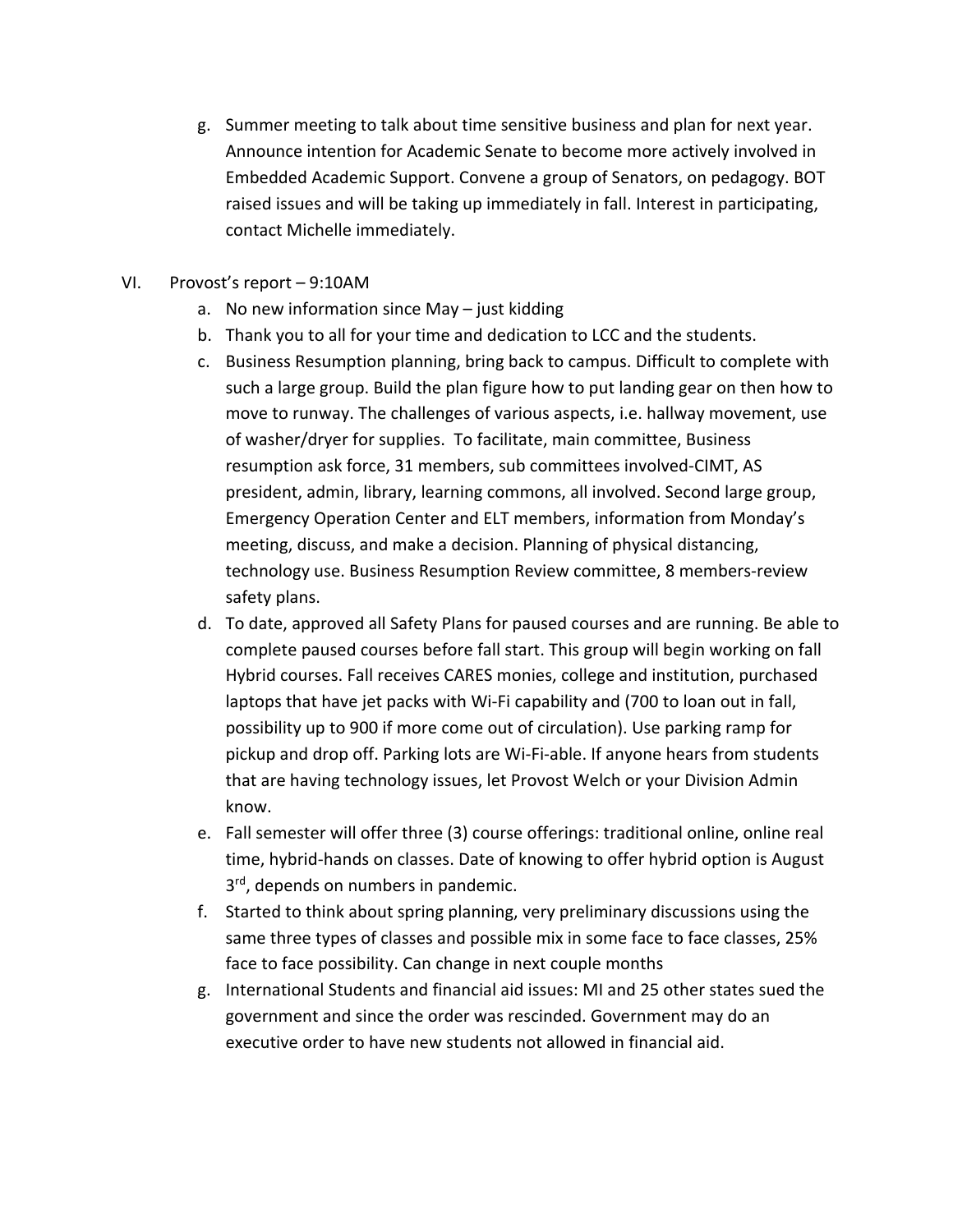- h. New projects, working closely on EAS and Dev Ed. BOT is asking good questions and asking for data. Taking a deeper look and assistance with AS, will move forward in addressing Board's concerns.
- i. Adjusted to remote learning quickly in March, online summer and fall, for HLC purposes is systematically looking for student/faculty engagement and student engagement. HLC asks to make sure we are interacting with students, no correspondence courses. A site visit scheduled in the 24-25 academic year, suspect they will look back at this period to review online courses to make sure engagement is involved and not look like online courses. eLearning created presentation of how to engage students and faculty.
- j. Work will continue in spring to develop an online strategic plan, try an accelerate work, have a plan in place to have some metrics and goals prior to HLC coming. And have parallel with overall college plan
- k. Kickoff, working with SA, has been slowed to pandemic, by formulating plan. Do a modified plan that fits with COVID experience, more in-depth plan following
- l. Mark Kelland turned in Initiative to HLC and approved for quality in co-curricular assessment, CASL will be heavily involved.
- m. Academic programing, tried as a college to do a majors within a degree, calling them umbrella degrees, Cheryl Garayta worked with Mark Tesone and Gregg V to offer one degree with multiple concentrations or majors. Help students with transferring and tracking. Help with job placement and helping them in next steps. Cheryl G. worked on draft structure, worked with Business area. Cheryl has worked closely to make sure it makes sense, help students to transfer. Cheryl will present to the Senate in the fall. Will start to move toward umbrella degrees. Career clusters and umbrella degrees will work well and help get program advising back into place.
- VII. Consent agenda 9:28AM
	- a. Curriculum Committee comments?
	- b. Senator Mark Kelland, point of order, consent of agenda is either approved complete or any objections to present now.
	- c. No objections All approved
- VIII. Welcome Dr. Steve Robinson 9:29AM
	- a. From Owens College welcome back
	- b. Congratulation Dr. Webb Sharpe, sad leaving, but Peckham Inc. is receiving a great person.
	- c. Honor to be joining LCC as President. Excited about future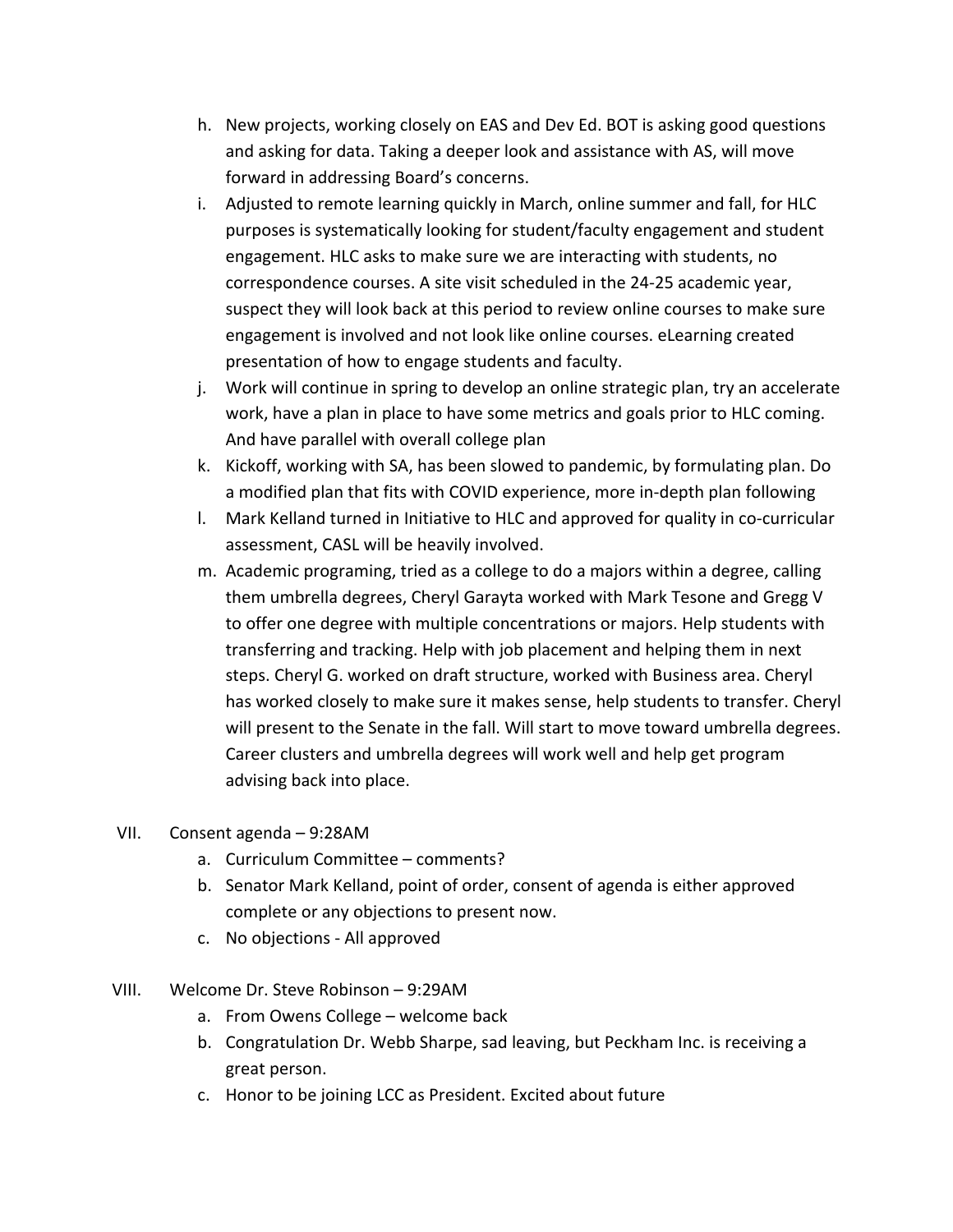- d. Optimistic about future. COVID 19 is very real, impact across world and very disruptive to learning environment and mission. Primary concern for safety for students, faculty, and staff. Impressed on work to keep all safe, business resumption plan. Need to be ready for a very disruptive fall and academic year. Very focused on future. As serious as the pandemic is, we will merge out and need to prepare now for after coronavirus. When thoughts of post-America pandemic, the need for 2-year colleges is now. Exciting time to live out our mission, be ready now to respond to need. Reflect on students in need, team members in need, responding to a need where you are uniquely designed is wonderful. Great time to live our mission. Honor to be joining you.
- e. Questions?
- f. Senator Mark Kelland, welcome, webinar last week by Chronical Education, panels more worried about the spring rather than fall as students will still hang in there with us, but if further disruptive will give up, any thought we might prioritize those students to hang on for spring?
	- i. President Steve Robinson, insightful question, start thinking now what happens beyond the fall. Predicates to question, enrollment go up when economy softens, at very beginning of pandemic, that this disruption was so sudden to expect trends to continue. Think about spring, the report that Provost Welch provided, ability to toggle to set a benchmark and review and possibly change. A drop date to make changes for the fall and may continue into future. How do we continue to reengage students, see later on agenda keeping students engaged, I think best we can do, very frequent and aggressive communication with students, do a great job. As disruption continues, quicker and more accurate information out to students, the better for students as they are waiting to hear. Question is important, not over when we start fall.
- g. Senator Eliza Lee: Welcome, what role do you see the Senate playing as your role as president and at the college. What previous experience have you had with an Academic Senate?
	- i. President Steve Robinson: Long experience with shared governance in community college. Impressed with LCC Academic Senate. Once I learn more about culture and mechanics of the Senate, I see I would interact with this body and the Provost office as role as President as the great shared governance of higher Ed, faculty being experts in the field of study. President working with faculty and learn dialog, academic senate teach him a lot about academic culture. Love about this work, primarily a learner, one of his favorite to do. Look forward to learning.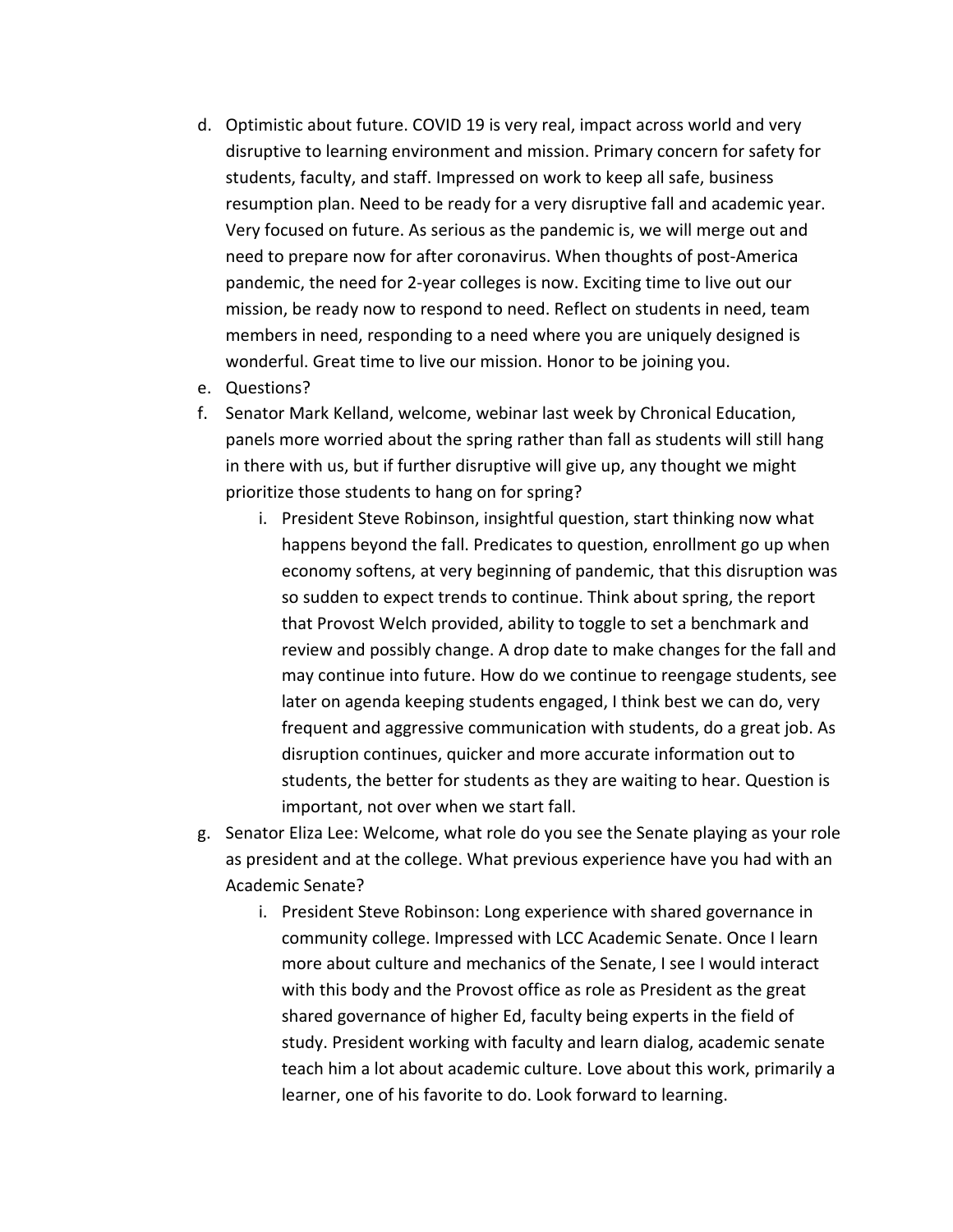- h. Faculty Jim Luke: welcome. Given the current circumstances with pandemic and limited on face to face contact through fall. Curious what plans/ideas developed so far of how you are going to get, know, engage with faculty/staff when you are unable to walk around and talk to us? Out and beyond the meeting circle to find the rest of us?
	- i. President Steve Robinson: Duration of the pandemic, it's in our hands, wear a mask. Out of our control and may need to fit it fast and may need to be socially distant longer. Plan, doing a lot of WebEx, leveraging WebEx/Zoom, real time synchronous in online meetings. Great transition team are blocking out a plan of stake holder meetings. Would love to solicit meetings from any group and have dialog. Communication to meet economic leaders and politic leaders in Michigan. Style of communication is social media, comfortable with speaking. Creating a blog for LCC, ideas for podcasting for reading out externally and internally. Leveraging social media and new media with new tools to on board a new President, but safely.
- i. Senator Veronica Wilkerson-Johnson: Welcome, over last few months discussed about student leadership engagement, development or will be developing a student senate and how students direct our direction. Any thoughts about on- going student leadership engagement as we navigate through this challenging time and moving forward.
	- i. President Steve Robinson: Excited, talked to folks at LCC. Wonderful to hear about student activity and student groups. Unsure of current status of student leadership but very keenly interested in hearing more about. The pandemic has impact on student engagement, don't have residence life or on campus 24/7, referring to email thread, the attendance has gone up in the virtual environment and the presidential search process, may be have that as part of the future vision. Ways to do this type of meeting with student groups. As to leadership and very support to where we are at that and throw my help behind that and will need to be in this format for the foreseen future.
- IX. Equity gap in student success- discussion 9:52AM
	- a. Senator Michelle Curtin on underrepresented students. Identify from our Program Review data. It's complex, multi-factorial, not sure what we can do about it. Statistics shows not a unique issue to LCC, but our responsibility. What can we do improve students success in students in this matter?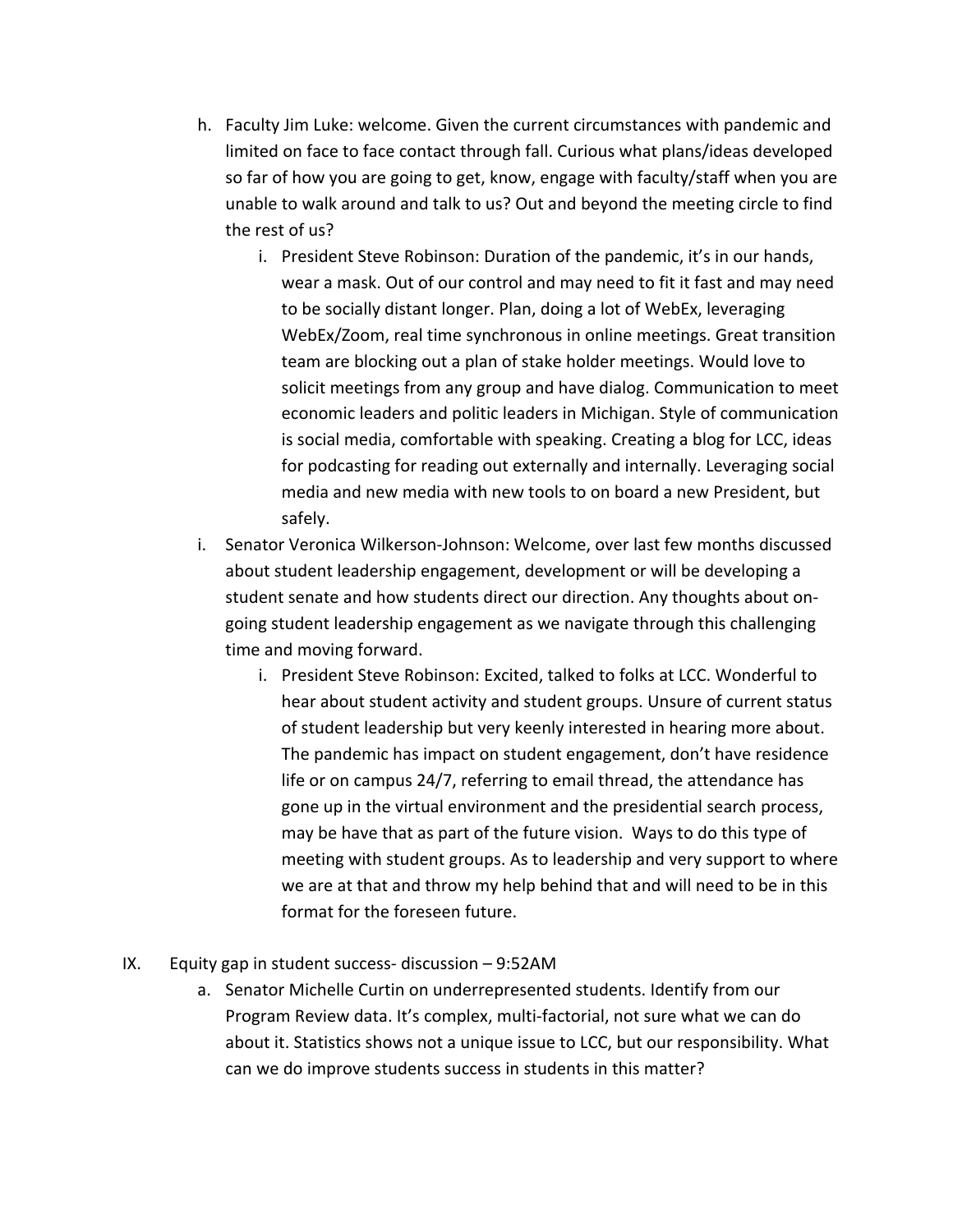- b. Senator Mark Kelland: Important issues to raise in time and time again, students identified as dev ed students or in minority demographics facing unique challenges and students who are recognized as college ready, 20% student not being successful. While we should be paying particular attention to students in various ethnic groups challenged, economically and medially, we can target focus to certain groups, but in a way to spread out and support all students at the same time.
- c. Cheryl Garayta: Participated with Mark and others in RISE institute and two courageous conversations with Chief Diversity Officer Dr. Tonya Bailey. What struck me at LCC and overall we have not intentionally looked at curricula or courses where we, not intent, excluded all groups that make up LCC. Also haven't systematically looked at policies, what they say, but how we communicate to students. Phone call with Dr. Bailey, send out a request to faculty to those who wish to join and review those matters.
- d. Senator Veronica Wilkerson-Johnson: Appreciate Cheryl's comment. Notice ways which we need to psychologically ease transition to college, students coming into first time and especially during current challenges. More ways to be engage our students in early college. Those who are wanting to move through LCC and perhaps go on beyond, thinking initially grabbing their interest and retaining it for their success.
- e. Senator Paige Dunckel: Great addressing this. What programs/directives the college is currently doing? Anyways to upgrade, change, approve? Unsure who could answer.
- f. Senator Mark Kelland: Stepping outside of the academic side, curricular side. Co- curricular programs. Equality approved. Included TRiO and Lucero, ensuring those programs are meeting their goals to set out for students. Not just in curricular support, also in co-curricular areas.
- g. Chief Diversity Officer Dr. Tonya Bailey: Do what we are doing now, have the conversation. To be transparent and honest about where we are and what we need to do to become, key word is "to become". Our work has to center around really talking and unpacking about the colorization of education and how we are creating barriers unconsciously. Talk about how we perpetually, what our unit looks like about diversity, diverse perspectives, but more. More sensitive about learnings and their abilities. Begin to ensure all learners can succeed. Have to own our privileges, own our role in systemic and historic racial issues. Continue and applaud President Curtin to putting this on our agenda. We have work to do, BOT resolution June 15<sup>th</sup> to include an equity action plan. Require the entire college to start working more intentionally on efforts and not allow it not to be a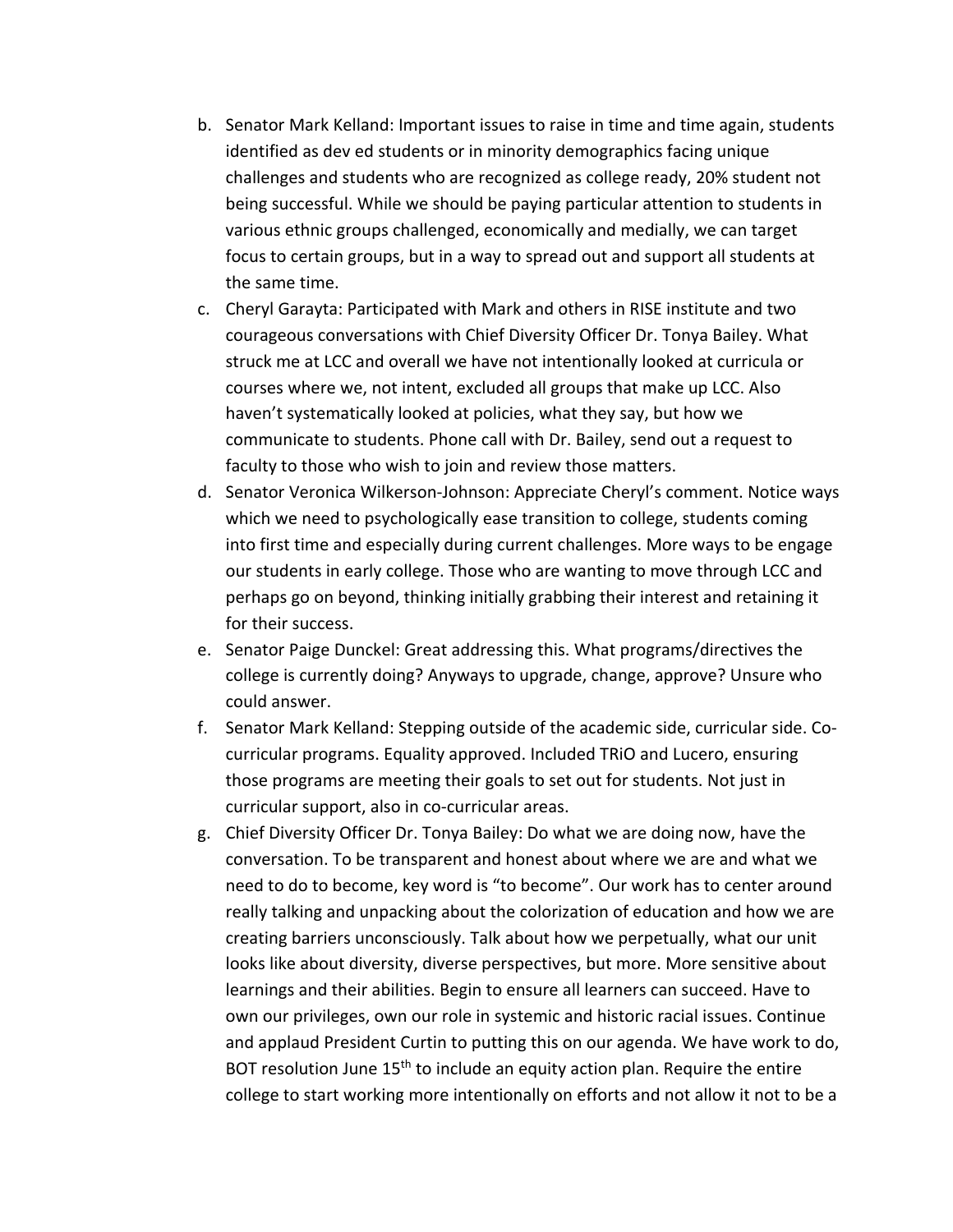box we check, but work we do. Adapt a mindset of "me" to "we", a collaborative. Be all in! We know that who the choir members, who attends are that come to performances. Do our own part to obtain those who have not been part of the conversations and also part of the barriers. Make tough decisions, but very confident in LCC. WE have an opportunity in this pandemic, what people of color and minorities have known for a long time, it's a struggle. This pandemic has removed the fog from some individual's glasses. When a student wants to fulfill their dreams, LCC has an opportunity to help them sore. Look at our curriculum, hiring processes. We are preparing students to become greater leaders for a greater world. The academic senate can champion and do more in this regard as courageously go into territories and have uncomfortable conversations. In getting comfortable with uncomfortable conversations.

- h. Senator Lyndia Klasko: From student perspective, great resources, very difficult to find, is there a way to make easy or make accessible for any student to find. Reaching out rather than sifting through, easier to access on website. Important to let these students they can still be successful, resources available.
- i. Senator Alex Azima: Concern goes back to mid-1980s when AAA published, an issue how do we get underrepresented in the classroom. If I could have in classroom, I think I know what I need to do. LCC use to have a program, Evelyn Green and I would ring HS students on campus for like 6 weeks for preparing taking college courses in the fall. If students had some introductory into college would not get "lost". I feel that we need to move beyond that. AS community partners, need to reach out K-12, underrepresented communities to work with their children. Had multiple program levels to keep students interested, more of those recruiting efforts, in non-traditional experience. Two pronged approach, getting excited to come to us and then how do we keep them.
- j. Senator Matt VanCleave: Think about equity and justice problems in community, death by many cuts, appreciate being at a community college, I think we are in a position of triaging of social injustice. Appreciate the will to have difficult conversations. Can get derailed due to difficult conversations, an avoidance of what the issues really are. Harder conversation is a different kind of question, when we start talking about the things that are racist, sexist, then start getting disagreements. Need to recognize, moving forward. Let's think about the different things we do know. Is listing out, get some sense of a list of things that we think do impact student success and then trying to figure out how to prioritize?
- prioritize? k. Senator Megan Lin: Have students get and want what they need. Our dev ed courses, if our dev ed students don't do better in those college courses, need to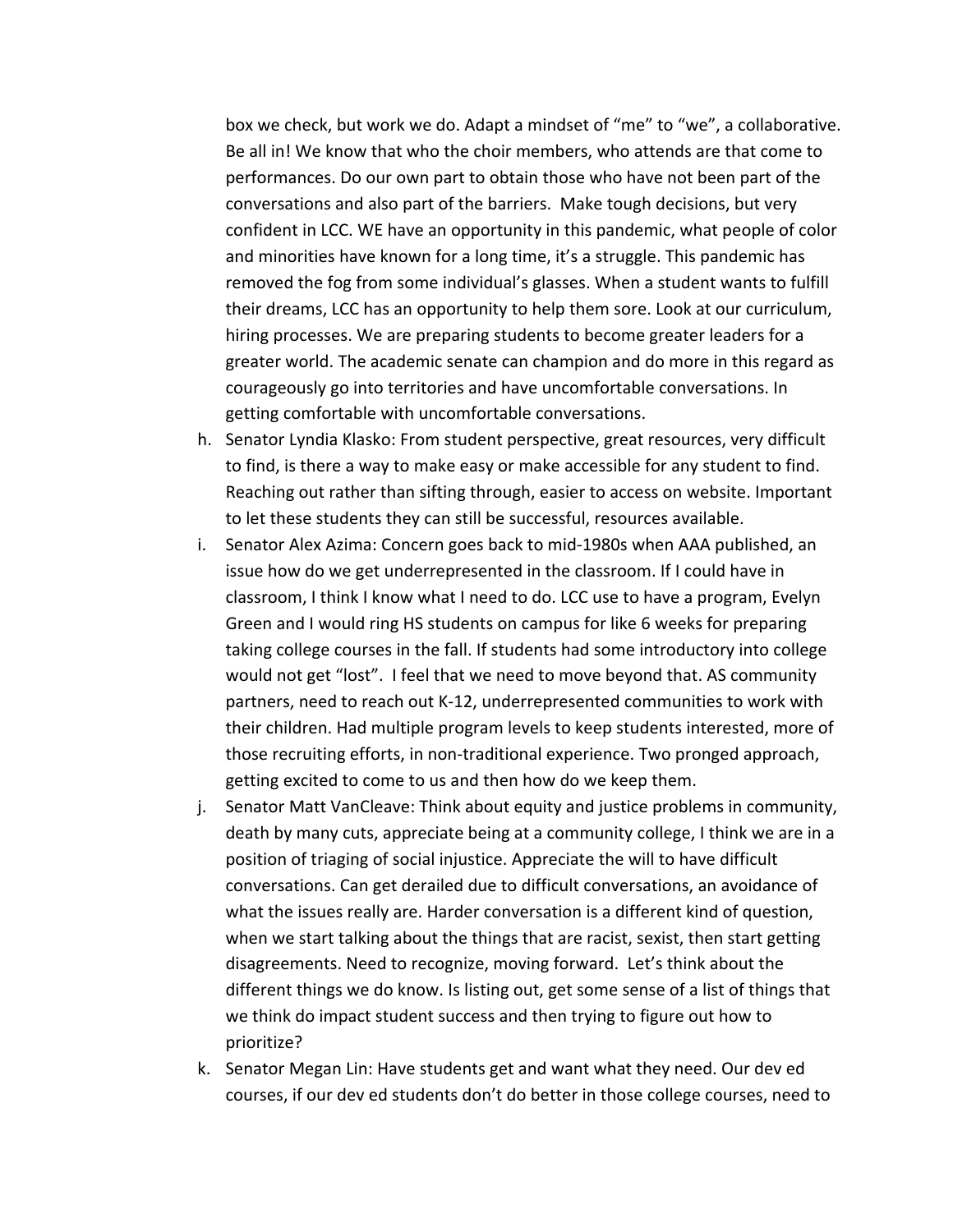get rid of, no specific plans to get rid of those. Let's please keep in mind that sometimes it looks like in a whole the dev ed do poorly as that is just where they are. If we didn't have courses for students with explicit subjects, they may not be able to be in a college level courses. Many groups, ethnicities and social economic matters, not all of those people are dev ed students or need remedial students, need help. Would like to never see those explicit courses go away.

- l. Senator Kabeer Ahammad Sahib: Hearing that the LCC is going to open, cutting 40% of sections for spring 20/21, don't understand the logic behind that? Why cut sections for students are still enrolling. Is this a higher level decision and what the reasoning behind it.
- m. Provost Sally Welch: No plan to cut sections. Section managing is based on enrollment. Spring is based on fall enrollment. For spike in enrollment in spring, they will be added. No mandate to cut sections by 40%. If 100 students in a course in fall, will set up spring to accommodate. It is all based on enrollment as to how many students are enrolled.
- n. Senator Kabeer Ahammad Sahib: Is LCC going to have face to face in spring 21?
- o. Provost Sally Welch: 25% of the sections offered would be offered, rough guess right now, and depends on flu season and current pandemic. We will be as flexible as we can and dates involved if we can't be on campus. Tentative right now at 25%
- p. Senator Denise Warner: Very glad having this conversation about equity. As Matt VanCleave stated, easy to have conversations, but hard to have specifics. Funding concern. College is in difficulty position with budget cuts, but fear that if we truly care about equity and inclusion we need to be very careful about where those budget cuts are coming from. Recently moved our programs for non- native speakers of English to a separate area of college, division of academic and non-credit courses. Non-native speakers of English courses were cut and then moved to non-credit. Then funding for program was cut and no longer funding the non-credit programs of non-native speakers of English. A marginalized group and further marginalized this group by cutting the funding at the lowest level of programs. Does exist a need in our community for English language instruction and LCC has provided that service for well over 20 years up until now. We have created a wider gap and services in community that teach very basic levels of English. No programs that get students ready for college English level. Cutting budget, could assist, but students will not be able to financially complete. If we want to continue this equity and inclusion, to keep these on ramps for these students, need to continue funding.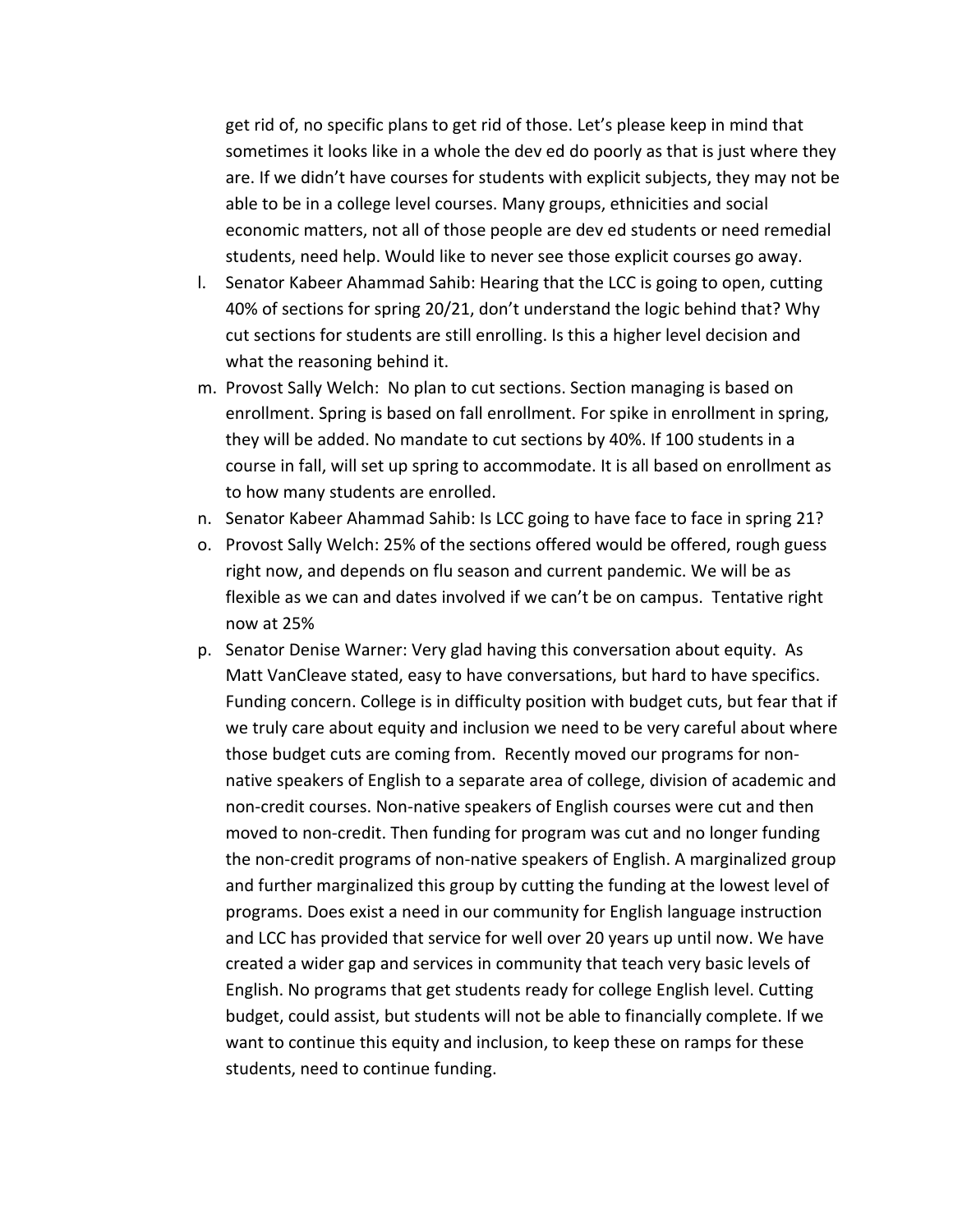- q. Provost Sally Welch: Partially respond, difficult decision to make, Cheryl Garayta has been working on this matter.
- r. Cheryl Garayta: Believes worked out, funding for English program if long term choice is to move into college education. Majority of students want to be involved to continue. Provide a step-by-step process to students of how to get this assistance.
- s. Faculty Melinda Hernandez: As instructors are gate keepers our words match our actions, really look at the Academic Senate representation or faculty representation. Could increase representation of faculty is search committees not present a represented pool.
- t. Senator Jon Ten Brink: Only can speak music, how we have equitable success for students, building community and buy in and how do we foster in our students. Music is a great equalizer, working collaborative together, to find in our classrooms/community can be helpful. How can get students to bridge the achievements gap.
- u. Senator Sholanda James Garza: Academic success coaches are a great resource and listen to students and to be good, you have to be a good listener and understand what students are bringing to the table. You have to be able to hear their needs without being defensing and jumping to problem solving. 1. Challenging our team to read the resolution and make a commitment to doing the work themselves. Doing something that will make a different, be a part of the change. Having regular and on-going conversation in team meetings around uncomfortable subjects. Challenging coaches to be comfortable in the discomfort, if not, we won't grow as team. Won't be able to help students of support needed and to empower. Don't want to be a movement and want to make change and do our part. Are committed and will continue to do for the team, students, and the college. Plenty of resources in Lansing community and coaches are aware and connected, but individuals may not be willing to reach out. Coaches are not saviors, just a piece of it.
- v. Senator Veronica Wilkerson-Johnson: Discussion close to her heart. Immediate logistical questions, pre-COVID provided basic needs to students who were in need or economically challenged, food related needs, shelter and other basic needs and services. Now with COVID, not able to provide, over the next couple semesters, will this be available to those students facing same or new issues? Wonder about actual technology, most of students will be provided technology that need it, is that given? And what about those who need, but don't inquire.
- w. Provost Sally Welch: Technology-doing best we can to get them what students need. If we don't know what is needed, hard to help. Provide laptops, Public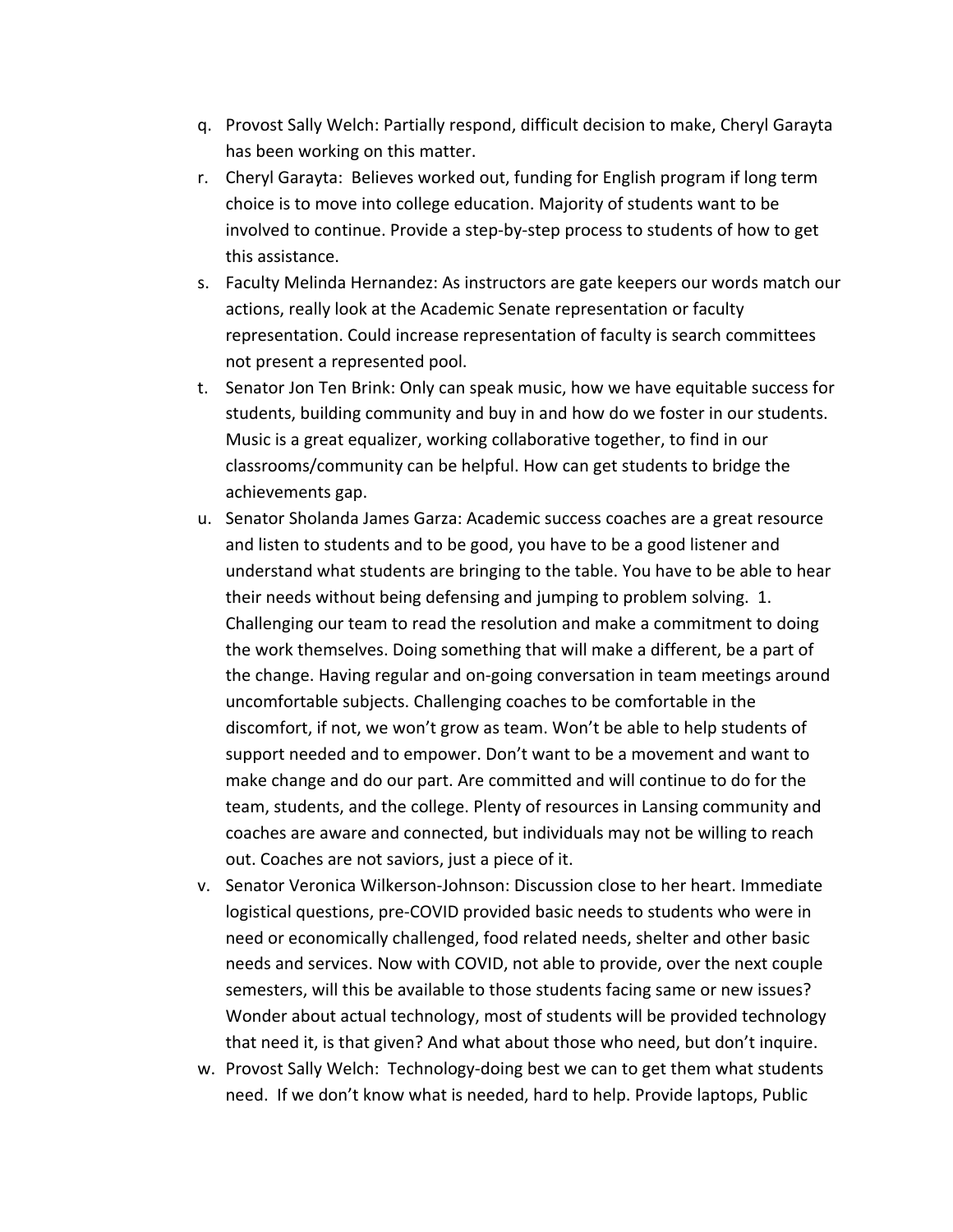Safety still has laptops available. If students are having technical issues, need to advise. Ordered additional jet packs and laptops, but have not been picked up. Until the supply we have is out, we won't know if we need to order more. Don may be able to help, the CARES money that linked to LCC, half went to students. Application needed, funds were provided to those students.

- x. Executive Vice President Lisa Webb Sharpe: \$2.9 million to students, little over half and had aggressive communication efforts with students. Complete a FAFSA form and were able to distribute amazing amounts of money to our students to help with COVID. We plan to do the same for the fall for students that need the extra support. They can contact their success coach, Fin Aid office, or even the foundation. Tried to leverage unspent child care scholarship dollars to students who might not e able to receive the CARES Act money to help with housing costs, travel expenses, child care expense, that makes life more difficult.
- y. Joe Esquibel: Learned other colleges did a Thriver studies in past. Found overall a rewarding to do, made changes and many success stories.
- z. Senator Leslie Johnson: part of a reading group and reading an anti-racial assessments. Occurs to me to create a space during PD days when programs can get together and discuss what areas are addressed in their areas for equity. Need focus disciple with faculty to address in their subject area.
- aa. President Curtin, Senate executive committee to meet with Dr. Bailey to help determine next steps in pursuing this initiative.
- X. Helping students remain engaged in online courses– 10:47AM
	- a. Moved to future agenda item due to time.
- XI. Potential future agenda items 10:47AM
	- a. Senator Kabeer Ahammad Sahib: BIOL 201-202, 203 pre-reqs to reduce the number of courses to take. Now receiving students not prepared as we changed pre-reqs. Did not address the gap, how to address? Example: For BIOL 202, need BIOL 101, removed, getting students not prepared. Sections are full, but not prepared.
	- b. Senator Michelle Curtin: Embedding academic success in other courses, adjust teaching in current classes, but maintain the criteria for those in current courses.
	- c. Senator Eliza Lee: Great discussion topic on hearing what different departments are doing, for Academic Senate to get more involved in EAS. Different departments are processing differently. What is the subject doing to prepare their students for next level, share with divisions what is working for each department.